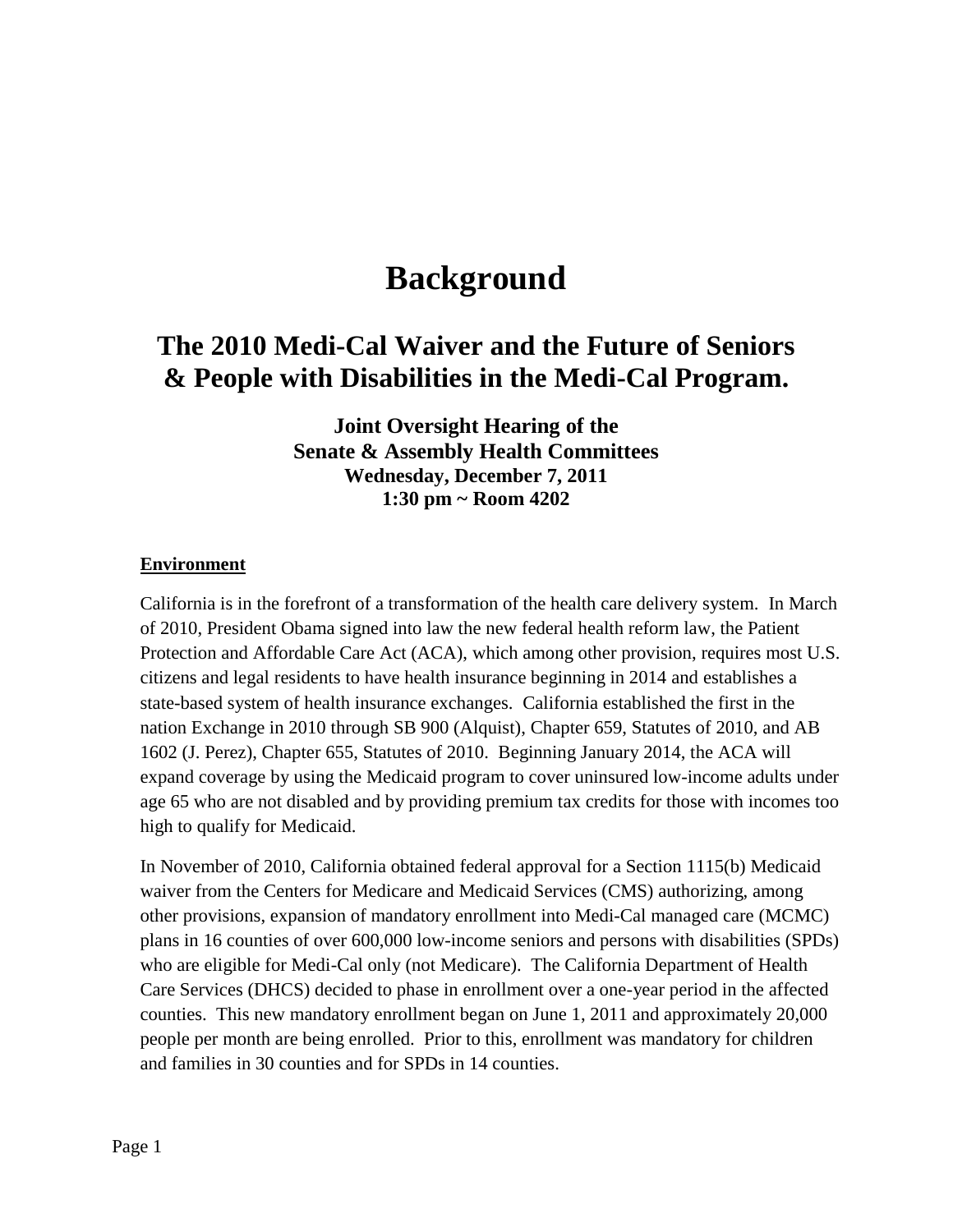SB 208 (Steinberg), Chapter 714, Statutes of 2010, contained many of the provisions implementing the waiver requirements. It also required DHCS to establish a demonstration program to begin enrolling persons who are dually eligible for Medi-Cal and Medicare into coordinated health care delivery models.

A major focus of the ACA is to improve coordination between Medicare and Medicaid for the dually eligible population and to provide incentives to lower the costs of health care. To that end, the ACA established two new federal entities-The Federal Coordinated Health Care Office (or Medicare-Medicaid Coordination Office) and the Center for Medicare and Medicaid Innovation (CMI) to test innovative payment and delivery models to lower costs and improve quality for dual eligible beneficiaries. Both CMS and the federal Department of Health and Human Services have indicated it is a priority to significantly increase the number of Medicare-Medicaid enrollees in seamless coordinated care systems that will improve beneficiary experiences and quality outcomes, while also achieving savings for both States and the Federal government. During waiver negotiations, CMS requested that California pursue the dual eligible pilots through this new federal initiative rather than as part of the Medicaid Waiver. California was one of 15 states to receive a \$1 million design contract through the CMI and the Medicare-Medicaid Coordination Office in April 2011 in order to develop service delivery and payment models that integrate care for dual eligibles. DHCS is in the process of site-selection and aims to have multiple demonstration sites operational by the end of 2012.

# **Hearing Objectives**

The purpose of this hearing is to fulfill the legislative oversight role with regard to these two health care initiatives affecting SPDs; specifically, mandatory enrollment of SPDs into MCMC and the dually eligible demonstration projects. A primary goal is to inform the public and legislature as to the status of these initiatives. However the timing of this hearing also provides an opportunity to use lessons learned from the current activities to inform and shape current and future policy decisions and program implementation.

The mandatory enrollment of SPDs is at the mid-way mark. Data and anecdotal evidence is beginning to accumulate. It is hoped that this hearing will provide an opportunity to educate the affected stakeholders as well as to allow for corrections and modifications that will improve the process. Secondly, DHCS is about to apply the same enrollment process to disabled children who are in fee-for service (FFS) Medi-Cal. This is the ideal point in time to highlight successes and make corrections based on the experiences to date.

In the planning stages are demonstration projects in four counties to test new models of coordinated care for people dually eligible for Medi-Cal and Medicare. Reflecting federal direction articulated in the ACA, California is moving towards a more coordinated and costeffective way to provide physical and behavioral health care, long-term care and social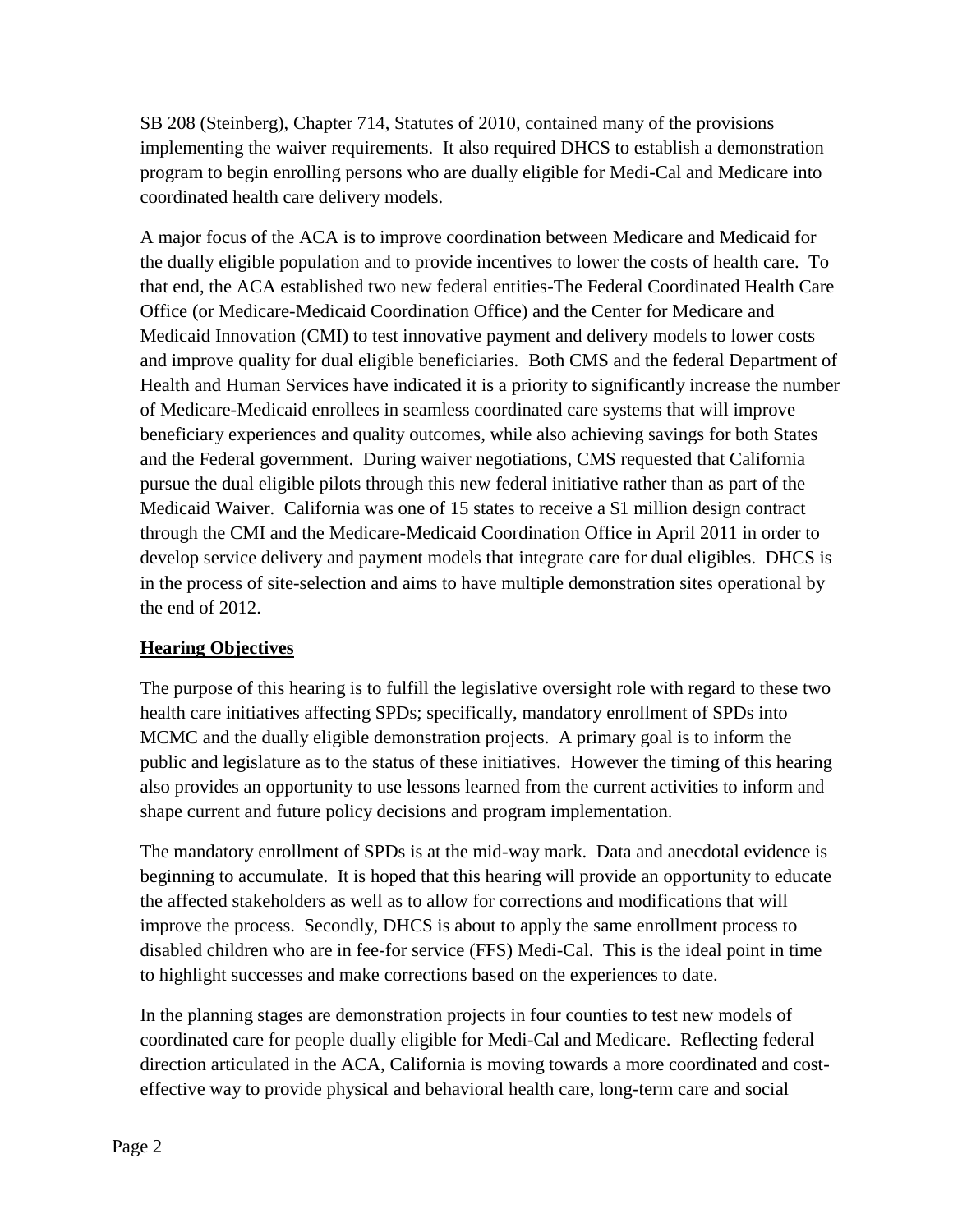services to this population. DHCS is in the process of soliciting input and feedback on the site selection process which is due to be announced in December 2011. It is estimated that the demonstration pilots will be operational November to December of 2012. Input is being sought by DHCS at this time regarding the development of the financial models. A secondary goal of this hearing is to provide a public, stakeholder and legislative forum to inform the DHCS planning process. The dual eligible demonstration pilot project oversight is specifically combined with oversight of the SPD enrollment as both initiatives are composed of SPDs with similar multiple, chronic and complex conditions.

A third goal of this hearing is to inform preparation for the future implementation of the ACA. In 2014, up to 1.4 million uninsured, low-income adults, under age 65 and who are not disabled will be eligible for Medi-Cal. An unknown additional number of the seven million uninsured Californians will be eligible for premium tax credits through the Exchange. The Exchange Board, in consultation with DHCS, the California Health and Human Services Agency (HHS) and the Managed Risk Medical Insurance Board are grappling with the myriad of policy, consumer assistance, Information Technology, operations and governance issues and decisions that must be in place to meet the deadlines established by the ACA and begin enrollment by January 2014. Although the Exchange and Medi-Cal expansion population is not elderly or disabled, they have many characteristics in common with the SPDs and duals. Many are low-income and ethnically and linguistically diverse. Many have chronic health conditions, behavioral health needs and are approaching senior or disabled status. A final goal of this hearing then is to identify strategies that can be replicated by the Exchange and DHCS as they move to enroll these populations and conversely learn some lessons about what to avoid or do differently.

# **Program Background**

Medi-Cal. Medi-Cal is California's version of the federal Medicaid program. Medicaid is a 46-year-old joint federal and state program offering a variety of health and long-term services to low-income women and children, elderly, and people with disabilities. Each state has discretion to structure benefits, eligibility, service delivery, and payment rates under requirements established by federal law. State Medicaid spending is "matched" by the federal government, at a rate averaging about 57% for California, based largely on average per capita income in the State. California uses a combination of state and county funds augmented by a small amount of private provider tax funds as the state match of the federal funds.

Medicaid is the single largest health care program in the United States. According to the Kaiser Family Foundation (KFF), in 2011 the average monthly enrollment is projected to exceed 55 million, and a projected 70 million people, roughly 20% of Americans will be covered by the Medicaid program for one or more months during the year. In California, the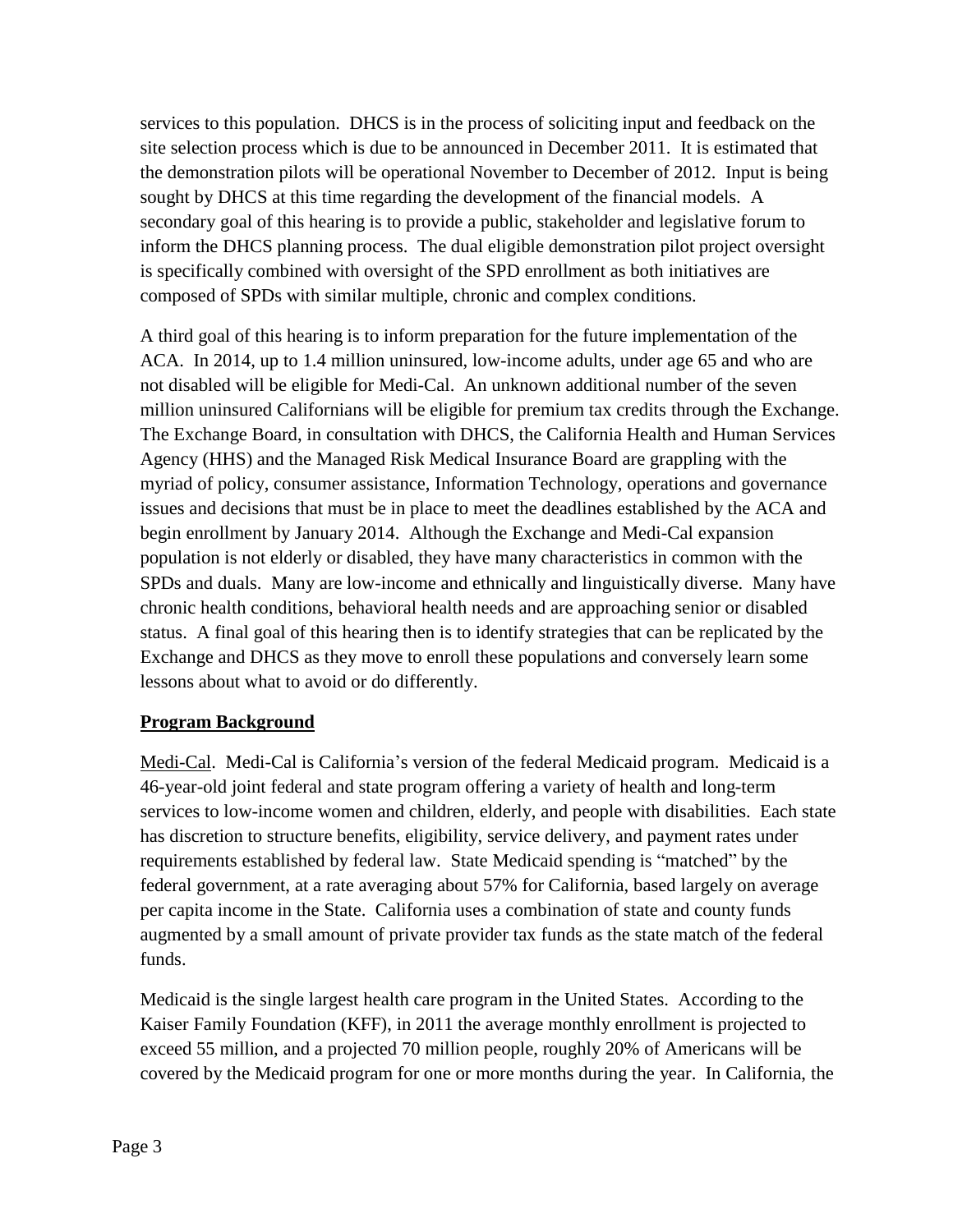estimated average monthly enrollment is eight million or roughly one seventh of the national total program enrollment. Approximately 29% of Californians are on Medi-Cal.

Beginning in 2014, the ACA will expand Medicaid coverage to nearly all non-elderly Americans and legal immigrants who have been in the United States at least five years and who have incomes below 133% of the Federal Poverty Level. This is estimated to expand Medicaid by 16 million additional people nationally and by 1.4 million in California, by 2019.

The Medi-Cal program utilizes a variety of service delivery and payment systems. Originally the primary payment mechanism was FFS Medi-Cal which means that a Medi-Cal enrollee obtains services from an approved Medi-Cal provider who is willing to take him/her as a patient for the service and accepts the Medi-Cal payment rate set by the state and governed by federal law. The provider then bills Medi-Cal directly when there is a claim. In 1982 California obtained federal approval to implement a selective provider contracting program for hospital inpatient services. This allowed the state to negotiate with hospitals in areas with multiple competitors for a per diem rate that was below the cost-based FFS rate. This negotiated rate process currently applies only to private hospitals and is in transition to a diagnosis-related group payment system similar to what is used in Medicare.

Medicare. Medicare is a federally-sponsored health insurance program for people age 65 and older; people younger than 65 who have been disabled for 24 months; people diagnosed with amyotrophic lateral sclerosis (ALS), also known as Lou Gehrig's disease; and those with end-stage renal disease. Eligibility for Medicare is based on working for at least forty quarters (ten years) in Medicare-qualifying employment. Once a person has met this requirement, both the individual and spouse are eligible for Medicare at age sixty-five. Younger workers and their dependents also qualify if they have been receiving federal disability insurance for two years or have end-stage renal disease. Individuals with work histories of less than forty quarters can buy into Medicare Part A (hospital insurance) by paying a monthly premium. Medicaid can buy Part A coverage for Medicaid beneficiaries who do not meet the forty-quarters test, as well as Part B coverage for physicians' services. Medicare's benefits include inpatient and outpatient hospital stays, physicians' fees, prescription drugs (through Part D discussed below), diagnostic laboratory fees, and other professional medical services. Medicare, however, covers only limited long-term care services, such as skilled nursing facility (SNF) care and skilled home health care for enrollees who meet various conditions.

The Balanced Budget Act of 1997 (BBA) established a new Part C of the Medicare program, known then as the Medicare+Choice program, effective January 1999. As part of the Medicare+Choice program, the BBA authorized CMS to contract with public or private organizations to offer a variety of health plan options for beneficiaries, including coordinated care plans (such as health maintenance organizations (HMOs), provider sponsored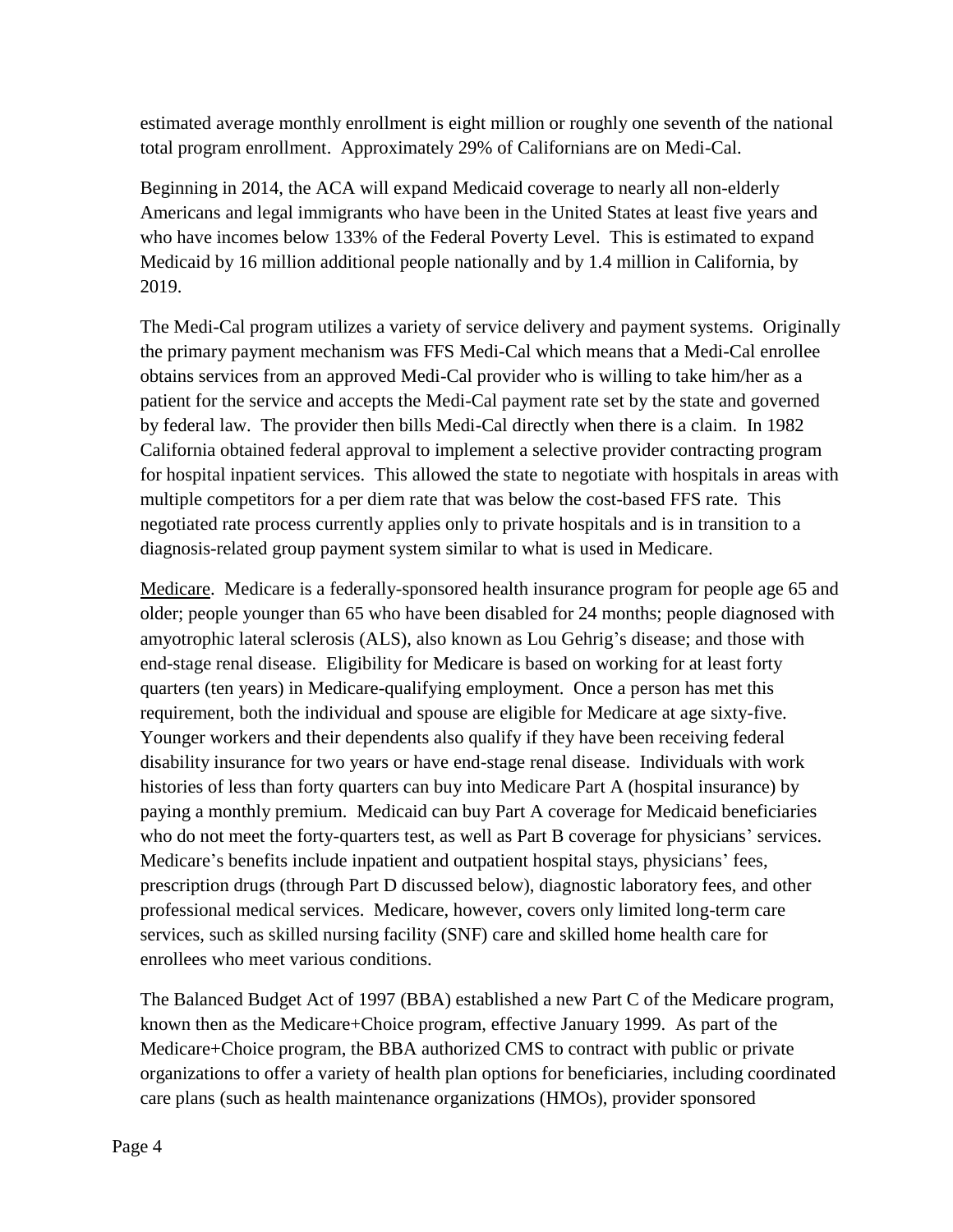associations (PSOs), and preferred provider organizations (PPOs)). These health plans provide all Medicare Parts A and B benefits, and most offer additional benefits beyond those covered under the Original Medicare program. The Medicare+Choice program in Part C of Medicare was renamed the Medicare Advantage (MA) Program under the Medicare Prescription Drug, Improvement, and Modernization Act of 2003 (MMA), which was enacted in December 2003. The MMA updated and improved the choice of plans for beneficiaries under Part C, and changed the way benefits are established and payments are made. Under the MMA, beneficiaries may choose from additional plan options, including special needs plans (SNPs). The MMA further established the Medicare prescription drug benefit (Part D) program, and amended the Part C program to allow (and, for organizations offering coordinated care plans, require) most MA plans to offer prescription drug coverage.

Medicaid Waivers. Federal law authorizes multiple waiver and demonstration authorities to allow states flexibility in operating Medicaid programs. Each authority has a distinct purpose and requirements. Section 1115, Research & Demonstration Projects, provides the HHS broad authority to approve projects that test policy innovations likely to further the objectives of the Medicaid program. Traditionally designed as research and demonstration programs to test innovative program improvements and to facilitate coverage expansions to populations not otherwise eligible, they are also used to modify benefits structures and financing mechanisms. CMS generally requires "budget neutrality" so that the federal spending would be no more than it would have been in the absence of the waiver. Section 1915(b), Managed Care/Freedom of Choice Waivers provides the Secretary authority to grant waivers that allow states to implement managed care delivery systems, or otherwise limit individuals' choice of provider under Medicaid. Section 1915(c) Home and Community-Based Services (HCBS) Waivers, provides the Secretary authority to waive Medicaid provisions in order to allow long-term care services to be delivered in community settings. This program is the Medicaid alternative to providing comprehensive long-term services in institutional settings.

California's Section 1115 Waiver. In 2005, the State of California sought a five year federal waiver as a Medicaid demonstration project under the authority of Section 1115(a) of the Social Security Act. Under this waiver, hospital financing was fundamentally restructured. The waiver created the Special Needs Care Pool (SNCP) to pay for services to the uninsured and for unreimbursed Medi-Cal expenditures delivered through public hospitals, other governmental entities and state-funded programs. Under the 2005 waiver, \$180 million in federal funds were allotted to the county-based Health Care Coverage Initiatives (HCCI) to provide coverage to more than 130,000 medically-indigent adults who are not eligible for other public programs. Using a competitive process, California selected 10 counties in waiver years three, four, and five (September 1, 2007-August 31, 2010) to provide coverage to this population through an organized system of care. The participating counties— Alameda, Contra Costa, Kern, Los Angeles, Orange, San Diego, San Francisco, San Mateo,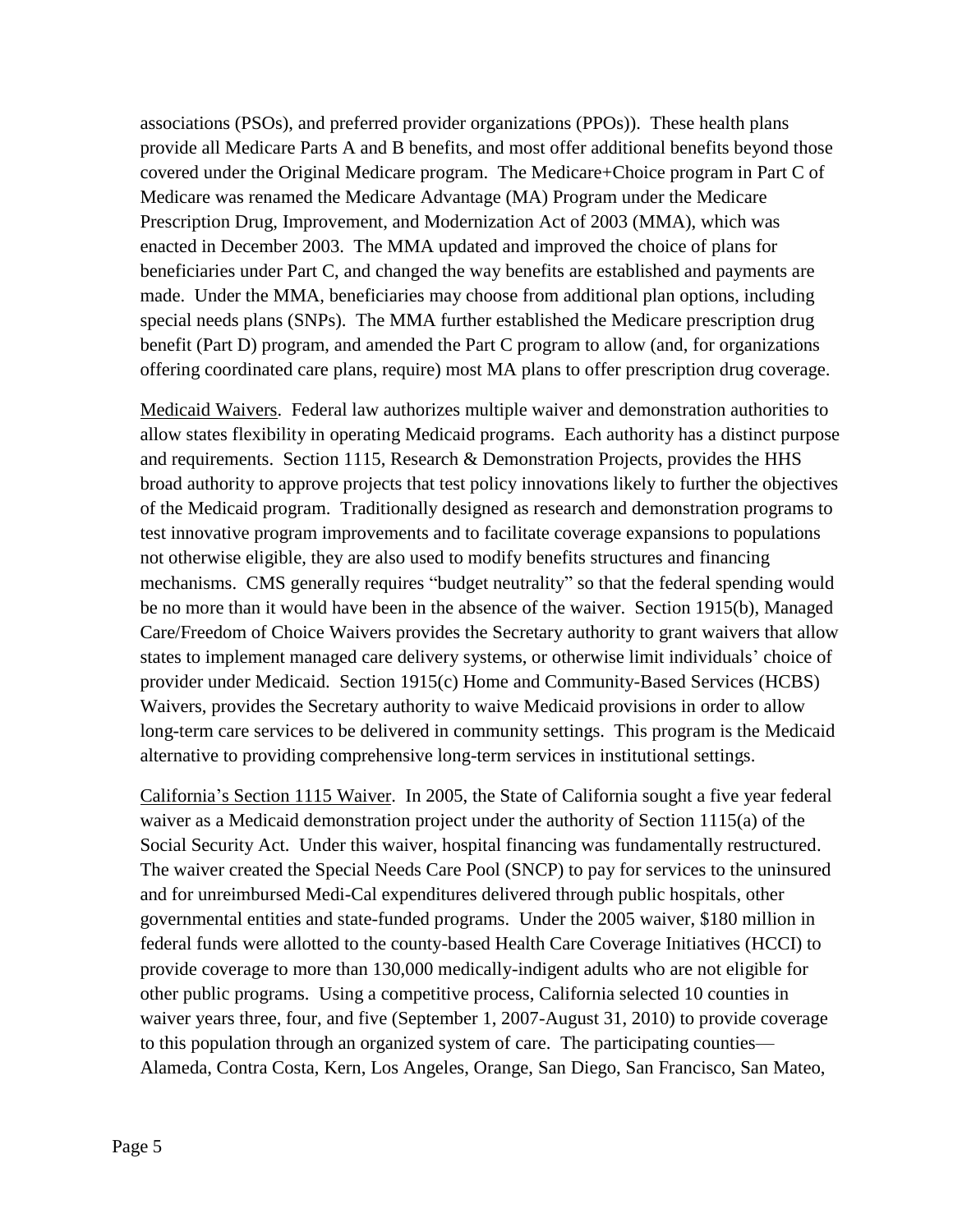Santa Clara, and Ventura—used local expenditures, referred to as Certified Public Expenditures, to draw down the available federal funds.

CMS also set aside a portion of the SNCP funding contingent on the state expanding mandatory enrollment into managed care of SPDs. Except for in the County Organized Health System (COHS) counties this provision of that waiver was never enacted. However, DHCS continued to encourage voluntary enrollment and using funding from foundations, made a number of system improvements to prepare for enrollment. These efforts included pilot testing enrollment materials, developing enhanced performance standards for services provided to SPDs through MCMC plans, developing draft screening tools, policy standards for care coordination/case management, provider training, and ensuring that services and equipment are physically accessible.

On November 2, 2010, the federal Secretary of HHS approved a new five year "Bridge to Reform" Section 1115 Medicaid Demonstration Waiver for California which makes up to \$10 billion in federal matching funds available over a five-year period. The new waiver continued much of the hospital funding from the 2005 waiver and included three significant new initiatives that are considered to be a model for transition to health reform in 2014. Experience from this waiver is intended to inform implementation of the ACA, not just in California, but for other states, safety net providers, and the federal government.

One of the initiatives in the 2010 waiver is the mandatory enrollment of SPDs into managed care plans. The savings from managed care enrollment is intended to offset the cost of the other initiatives. The stated goals of the waiver with regard to SPDs are: (1) to improve access and coordination of the most appropriate, cost effective care in order to improve health outcomes and contain costs; (2) provide a choice of organized systems of care; (3) support and strengthen the local safety net and its integration into organized systems of care through payment reform and outpatient managed care models; and, (4) align financial incentives to support providers in delivering the most appropriate care and containing costs.

According to data from 2007, SPDs accounted for 25% of Med-Cal enrollees but 62% of the expenditures. This group accounted for 81% of the total FFS expenditures. Approximately 40% of the SPDs are Medi-Cal only. Approximately 74% are adults between the ages of 19 and 64, 12% are children under 18 and 14% are seniors. A relatively small percentage of the adult disabled population generates a large percentage of the total FFS expenditures. One percent was responsible for roughly 18% of the total. The most expensive 10% of the adult disabled population accounted for 58% of the total adult disabled FFS expenditures. These high cost enrollees have a wide array of conditions. The most common are cardiovascular, mental health, diabetes, neurological and pulmonary. Two-thirds of the high-cost enrollees have multiple conditions. The prevalence of these conditions is similar among high-cost dual eligibles and high-cost Medi-Cal only with the exception of mental health conditions which are almost twice as prevalent among the Medi-Cal only population.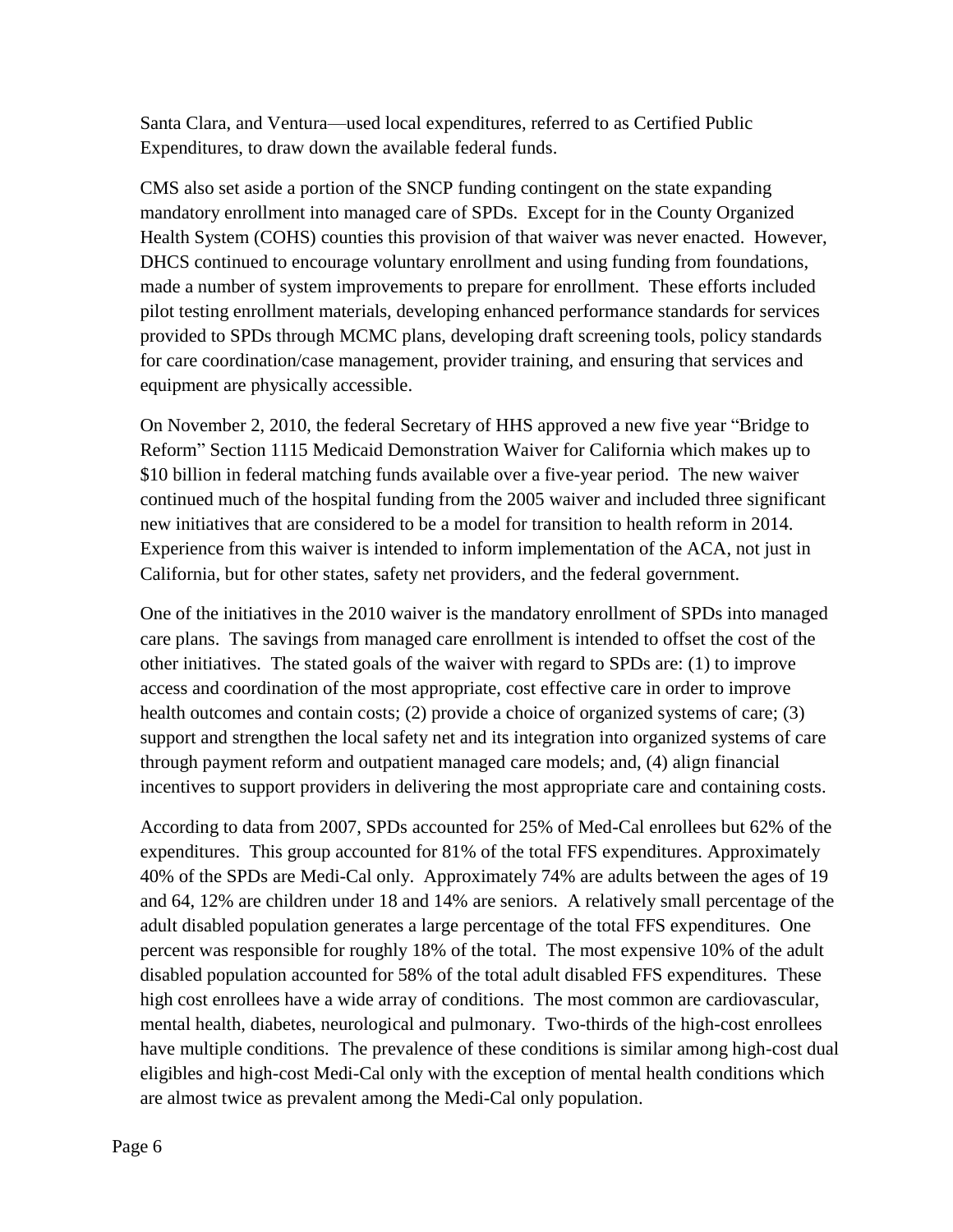The demonstration waiver also included a Low-Income Health Program (LIHP) to extend coverage to uninsured low-income childless adults. The LIHPs build on the coverage initiative that was in 10 counties under the 2005 waiver. The third key component is a new Delivery System Reform Incentive Pool which provides up to \$3.8 billion over five years for payments to safety-net providers, primarily public hospitals, which meet milestones to improve quality of care. In addition, the previous 1915(b) waivers authorizing mandatory managed care for families and children were incorporated into this waiver.

MCMC. In addition to inpatient contracting, California has adopted the national trend to use various models of managed care in place of FFS. In MCMC, the beneficiary must receive a defined package of the Medi-Cal benefits through a managed care plan. The plan is paid a per member capitated rate for each enrollee which is set by an actuarial methodology. The plan in turn pays contracted providers to provide care. In MCMC, as in commercial managed care, the enrollee's choice of providers may be limited to those in the plan's network, but the plan is required to ensure timely access to care. A recent report by the KFF, "A Profile of Medicaid Managed Care Programs in 2010: Findings from a 50-State Survey," discusses factors that contribute to the success or failure of these models. Specifically, it states that while managed care offers significant potential to improve access and care for enrollees, it can fail as a strategy if capitation payment rates are not adequate, transitions from FFS are not well-conceived, provider networks are not sufficient to meet the care needs of the enrolled population, or state oversight of managed care programs is lacking.

As of August 2011, MCMC in California served about 4.4 million enrollees in 30 counties, or about 60% of the total Medi-Cal population. California employs three models of managed care. The oldest model is the COHS. COHS serve about 885,000 beneficiaries through six health plans in 14 counties: Marin, Mendocino, Merced, Monterey, Napa, Orange, San Mateo, San Luis Obispo, Santa Barbara, Santa Cruz, Solano, Sonoma, Ventura, and Yolo. In the COHS model, DHCS contracts with a health plan created by the County Board of Supervisors. In a COHS county, everyone is in the same managed care plan.

Fourteen counties are part of the two-plan model. In most Two-Plan model counties, there is a "Local Initiative" (LI) and a "commercial plan" (CP). DHCS contracts with both plans. Local government, community groups and health care providers were able to give input when the LI was created. The CP is a private insurance plan that also provides care for Medi-Cal beneficiaries. The Two-Plan model serves about three million beneficiaries in 14 counties: Alameda, Contra Costa, Fresno, Kern, Kings, Los Angeles, Madera, Riverside, San Bernardino, San Francisco, San Joaquin, Santa Clara, Stanislaus, and Tulare.

Two-counties employ the Geographic Manage Care (GMC) model: Sacramento and San Diego. GMC serves about 450,000 beneficiaries. In a GMC county, DHCS contracts with several commercial plans.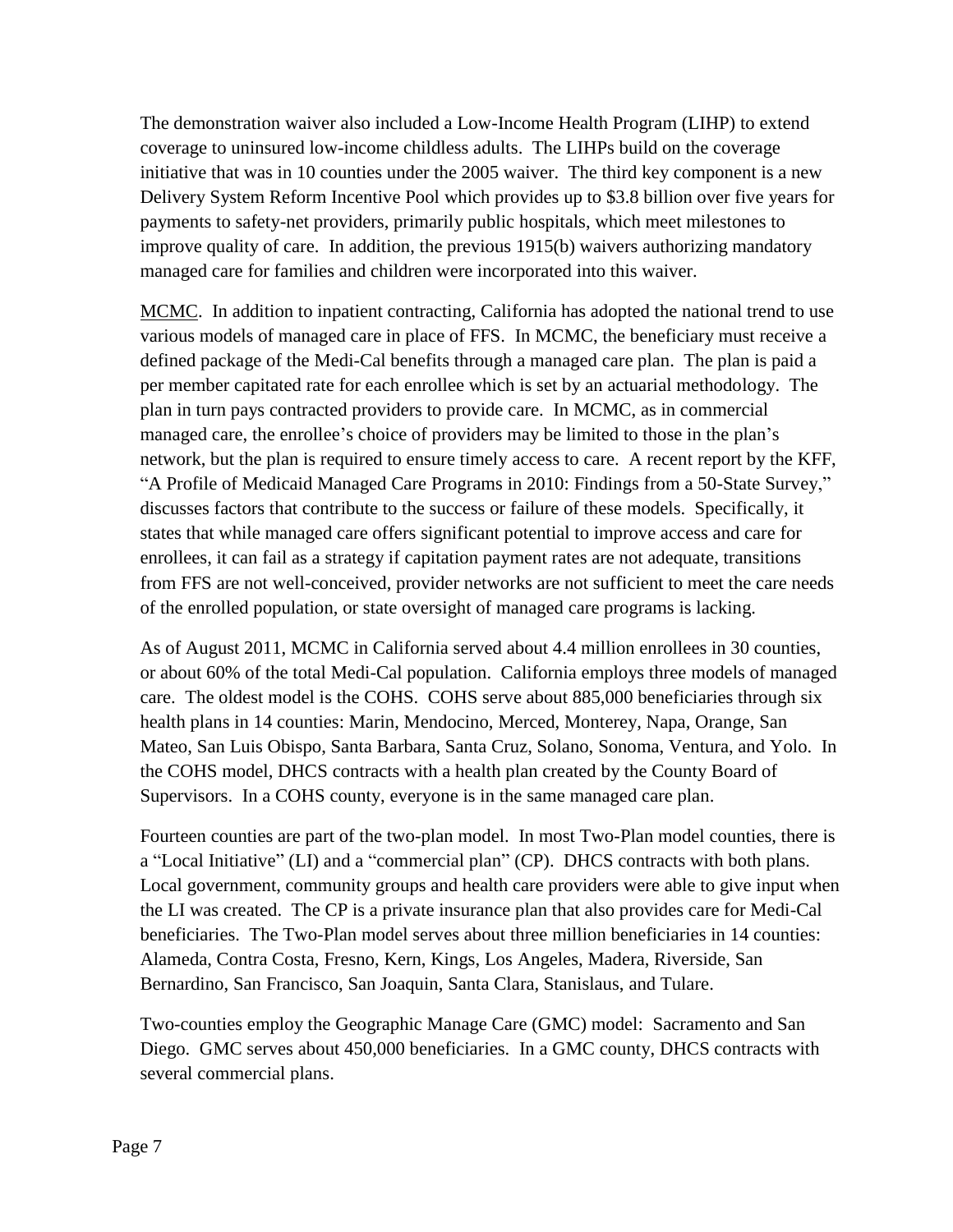Enrollment in MCMC. Enrollment in a MCMC plan varies depending on the circumstances in each county. In a COHS county everyone is automatically enrolled in the one county plan regardless of age, disability or other eligibility category. In two-plan counties and in the Sacramento GMC, a Medi-Cal enrollee who is in a mandatory enrollment category is sent an enrollment packet that provides information about plan choices and includes lists of providers that are available in the network. The packet includes a plan choice form. Ideally, the enrollee chooses a plan based on personal choice of providers in the contracted network. If the person does not return the packet with a plan choice, they are enrolled in a plan by default. An auto-assignment algorithm is used that is based on quality measures and the plan's use of traditional safety-net providers in the network. With regard to SPDs, SB 208 made changes in the default process intended to minimize disruption in care and that were based on the assumption that in many cases the person has a Medi-Cal FFS provider.

Traditionally in California, about 30% of the enrollees actually choose a plan. Except for San Diego which runs its own enrollment activities, California utilizes a third party enrollment broker to provide the plan information to potential enrollees and to handle enrollment. This Health Care Options (HCO) program is currently operated by Maximus. Prior to implementation of mandatory SPD enrollment, DHCS and HCO undertook a number of preparatory efforts. Even before receiving authority for mandatory enrollment, DHCS began encouraging voluntary enrollment through outreach and awareness activities. This included pilot testing a special guide for SPDs. A measureable increase in voluntary enrollment resulted from these efforts. Nonetheless, under mandatory enrollment of the SPD population, the rate of choice, meaning the person proactively chooses a plan, is still running only about 30 to 40% based on initial data.

Under SB 208 and the Special Terms and Conditions imposed by CMS, there are a number of requirements relating to enrollment intended to ensure a seamless transition. For instance, DHCS was required to develop a SPD sensitivity training manual and all appropriate plan and state staff were required to receive training. There are requirements to conduct outreach activities including community presentations, involvement of stakeholder groups and to make available materials in multiple languages and formats and to provide in-person assistance.

In order to minimize disruption in care for those who don't choose, CMS also directed DHCS to make repeated efforts to contact individuals and encourage choice. Secondly, DHCS is required to utilize claims data to make a default selection into a plan based on the person's usual and known providers, including specialty providers. Finally, SB 208 also provided an opportunity for extended continuity of care that allows an enrollee to continue to receive services from a current Medi-Cal FFS provider, including specialists, who is not in one of the plan networks. Health plans are required allow the enrollee to have access to this provider for 12 months as long as there is an ongoing prior relationship and the provider agrees to accept the health plan's contracted rate or the FFS rate, whichever is higher. If the provider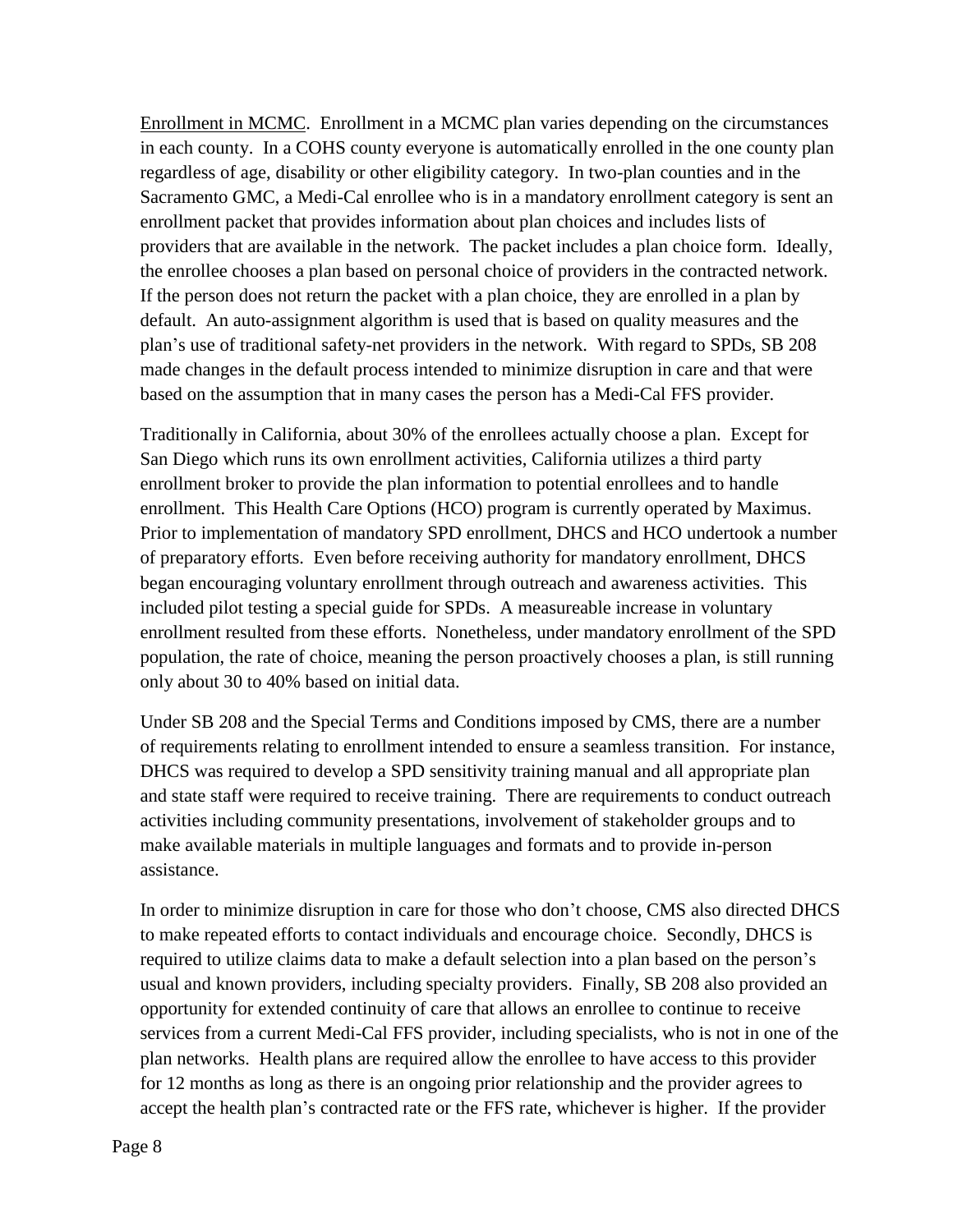does not agree the plan must work with the enrollee to find in-network alternatives. On September 21, 2011, the DHCS Medi-Cal Managed Care Division notified plans of the details of this continuity of care policy in an All Plan Letter.

Medical Exemption Request (MER). Existing regulations provide that a person who is receiving Medi-Cal FFS treatment or services for a complex medical condition from a physician, a certified nurse midwife, or a licensed midwife who is participating in the Medi-Cal program but does not contract with one of the plans available through mandatory enrollment may request a medical exemption to continue FFS Medi-Cal for the purposes of continuity of care up to 12 months or until the medical condition has stabilized to a level that would enable the individual to change physicians without deleterious medical effects. A form is included with the enrollment packet and must be filled out by the physician and submitted to HCO/Maximus.

A MER is an option for a limited number of conditions, such as cancer, HIV, or dialysis. The original mandatory population was a relatively healthy population of parents and children. This is partially due to the exemption of disabled children and the fact that treatment of children for certain chronic conditions was "carved-out" or delivered outside the plans through the California Children's Services Program. When mandatory enrollment was extended to SPDs, including children, it was agreed that a more expansive continuity of care should also be available for this population which was more likely to have chronic conditions and an existing relationship with a Medi-Cal FFS provider. However, the number of MERs also increased and the interaction with the new continuity of care provisions led to some confusion. As a result, DHCS is in the process of clarifying the MERS policy and process and is circulating a draft Provider Bulletin.

According to this draft, a patient receiving maintenance care or being seen for routine followup of their complex medical conditions will not be granted an exemption from plan enrollment. In addition, as dictated by the current regulations, a MER will not be granted if the person had been in the plan more than 90 days, has a current provider who is in the plan network or has begun or was scheduled to begin treatment after the date of enrollment. Furthermore, even though substantial documentation has traditionally been required, DHCS is now asking for additional documentation to verify the MER.

Health Risk Assessment and Stratification. An additional strategy established for the SPD population in SB 208 is a requirement that the plans conduct risk stratification and risk assessment of all new SPD members. The purpose of this was to identify new members who were at an increased risk of having an adverse health outcome or worsening of their health status if they did not receive an initial contact by the plan within 45 days. Plans are required to develop two tools. The first, a risk stratification mechanism or algorithm is to be applied using member specific utilization data supplied by DHCS that will trigger the 45 day requirement if the member is identified as high risk with more complex health needs.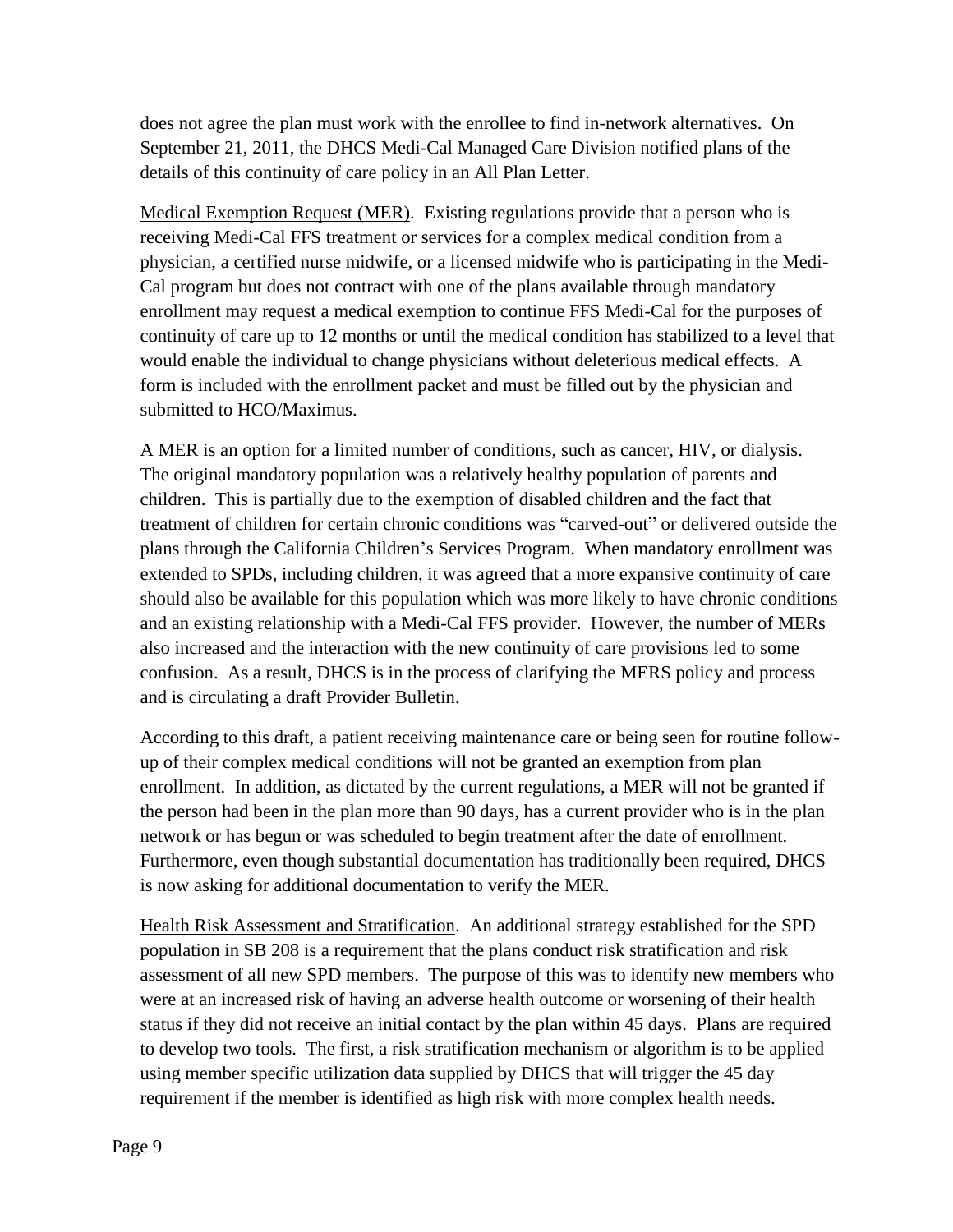Developing this tool necessitated sample files to test the data exchange beginning six months prior to implementation of mandatory enrollment. Those identified as lower risk are also required to receive a comprehensive health assessment, but the plan has 105 days to conduct it. Secondly, the plan must develop a risk assessment survey tool that is to be used for the comprehensive assessment of the member's current health risk within these time frames, depending on the stratification. The purpose of the risk assessment is to develop individualized care management plans for the SPDs identified as high risk.

Dual Eligibles. In California, as in most states, low-income SPDs may qualify separately for both Medicare and the state Medicaid program (Medi-Cal in California) and are called "dual eligibles." Nationally, there were nearly nine million individuals eligible for both the Medicare and Medicaid programs in 2008. The majority of dual eligibles (6.9 million) receive full Medicaid benefits and assistance with Medicare premiums and cost-sharing. The remaining dual eligibles (2.0 million) receive assistance only with their Medicare premiums and cost-sharing. According to national data from CMS, dual eligibles are among the most chronically ill and costly individuals enrolled in both the Medicare and Medicaid programs, with many having multiple chronic conditions and/or long-term care needs. More than half of Medicare-Medicaid enrollees have incomes below the poverty line, compared with 8% of other Medicare beneficiaries. Forty-three percent of Medicare-Medicaid enrollees have at least one mental or cognitive impairment, while 60% have multiple chronic conditions. Nineteen percent live in institutional settings compared to only 3% of Medicare beneficiaries who are not also eligible for Medicaid. In California, 54% of duals have a cardiovascular disease, 52% have a psychiatric illness, 28% have a disease of the central nervous system, and 22% have diabetes. As of January 2011, there were 1.1 million dual eligibles in California. Of these individuals, 770,042 were age 65 or older (70 percent) and 326,822 individuals (30%) were between 22-64 years of age. Of the 1.1 million dual eligibles in California, an estimated 175,000 (16%) are in managed delivery systems, such as the Program for All-Inclusive Care for the Elderly (PACE), Two-Plan Model managed care plans or COHS.

For dual eligible beneficiaries, Medicare generally is the primary payer for benefits covered by both programs. Medicaid is then available for any remaining beneficiary cost sharing. Medicaid may also provide additional benefits that are not (or are no longer) covered by Medicare. For example, Medicare covers SNF services when a dual eligible beneficiary requires skilled nursing care following a qualifying hospital stay. During this time, Medicaid benefits may be available for amounts that are not paid by Medicare. Once the beneficiary no longer meets the conditions of a Medicare skilled level of care benefit, Medicaid may cover additional nursing facility services, including custodial nursing facility care. In California, most state General Fund dollars spent on dual eligibles are for long-term care services. In 2007, dual eligibles accounted for 75% of the \$4.2 billion spent by Medi-Cal on long-term care.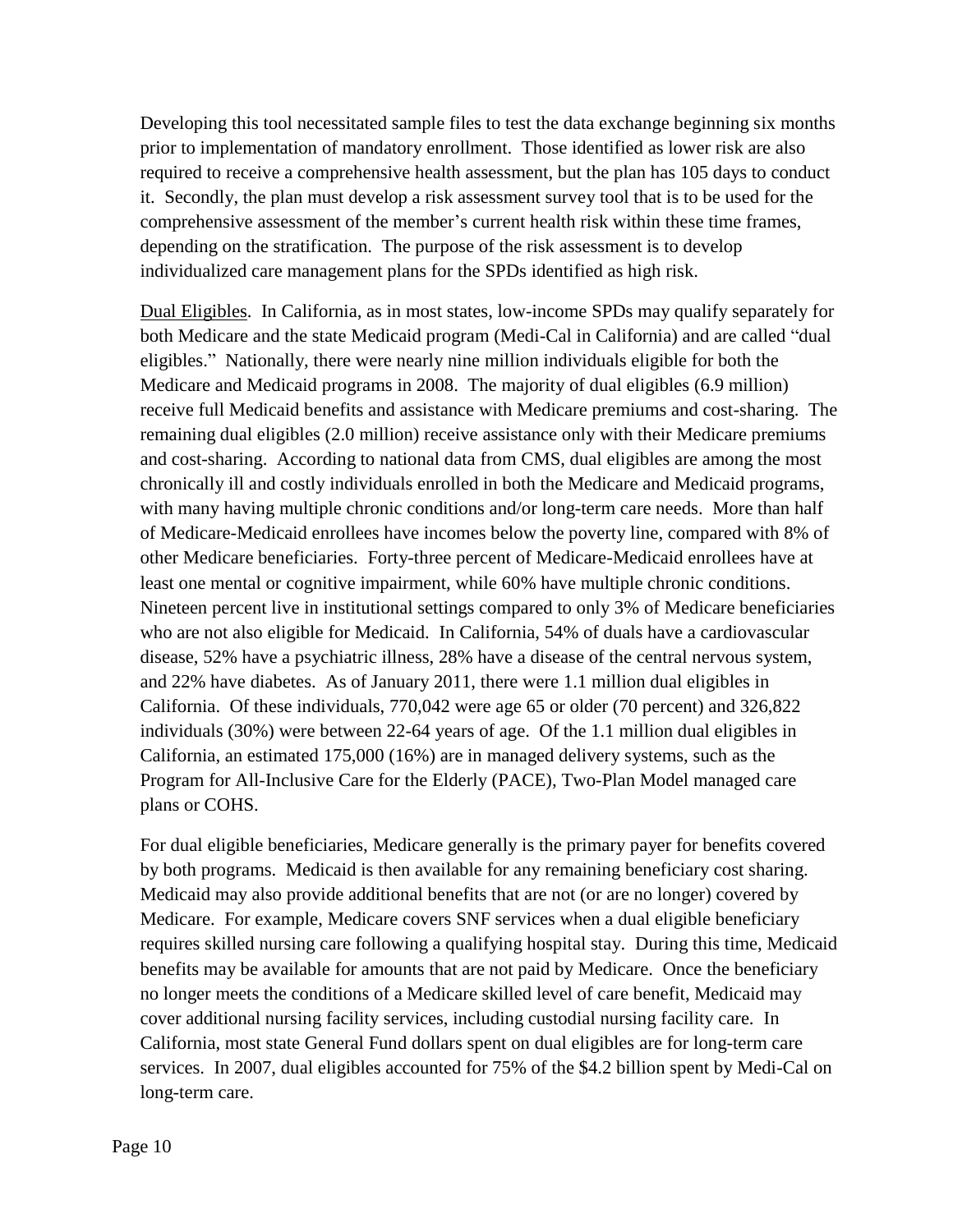According to the KFF's "Proposed Models to Integrate Medicare and Medicaid Benefits for Dual Eligibles: A Look at the 15 state Design Contracts Funded by CMS" (KFF, August 2011), dual eligibles are attracting attention in part due to the medical needs and associated health care costs that typically exceed those of other Medicare and Medicaid enrollees. As an example, the KFF August 2011 Report states nationally they comprise 15% of Medicaid enrollees but 39% of total Medicaid spending. Similarly, dual eligibles represent 21% of Medicare enrollees but 36% of total Medicare expenditures. In California, DHCS indicates dual eligibles are less than 10% of Medi-Cal beneficiaries, but account for \$8.6 billion or nearly 25% of annual Medi-Cal costs.

Health Care Programs Providing Services to Dual Eligibles. California currently has several Medi-Cal programs that serve dual eligibles, including PACE, Adult Day Health Care (ADHC) and Medicare SNPs. However, prior to the enactment of SB 208, enrollment in a managed care plan was not required, except in COHS counties for Medi-Cal services.

PACE is a capitated benefit provided primarily to certain Medi-Cal and Medicare beneficiaries that offers a comprehensive service delivery system and integrates Medicare and Medicaid financing. The program was modeled after the acute and long-term care services of On Lok Senior Health Services in San Francisco. Participants must be at least 55 years old, live in the PACE service area, and be certified as eligible for nursing home care. Enrollment in PACE is voluntary. An interdisciplinary team, consisting of professional and paraprofessional staff, assesses participants' needs, develops care plans, and delivers all services (including acute care services and, when necessary, nursing facility services). The PACE service package must include all Medicare and Medicaid covered services, and other services determined necessary by the interdisciplinary team for the care of the PACE participant. PACE providers assume full financial risk for participants' care without limits on amount, duration, or scope of services. California has five PACE programs that operate PACE centers in Alameda, Contra Costa, San Francisco, Sacramento, Los Angeles, Santa Clara and San Diego counties and collectively serve over 2,800 individuals.

ADHC is an organized day program of therapeutic, social and health activities and services provided to elderly persons or other persons with physical or mental impairments for the purpose of restoring or maintaining optimal capacity for self-care. Under federal law, ADHC services are an "optional benefit" states may provide. DHCS indicates that, of the approximately 35,000 Medi-Cal beneficiaries receiving ADHC services, 82% are dual eligibles, and 34,350 of the 35,000 (98%) ADHC beneficiaries reside in a MCMC county. The Adult Day Health Medi-Cal Law established ADHC services as a Medi-Cal benefit for beneficiaries who meet certain criteria, but this benefit was proposed for elimination in this year's health budget trailer bill. Following litigation challenging the elimination of ADHC services, DHCS and several organizations reached a settlement in November 2011 that phases out and replaces ADHC on March 1, 2012, with a new program called Community-Based Adult Services (CBAS), which will provide necessary medical and social services to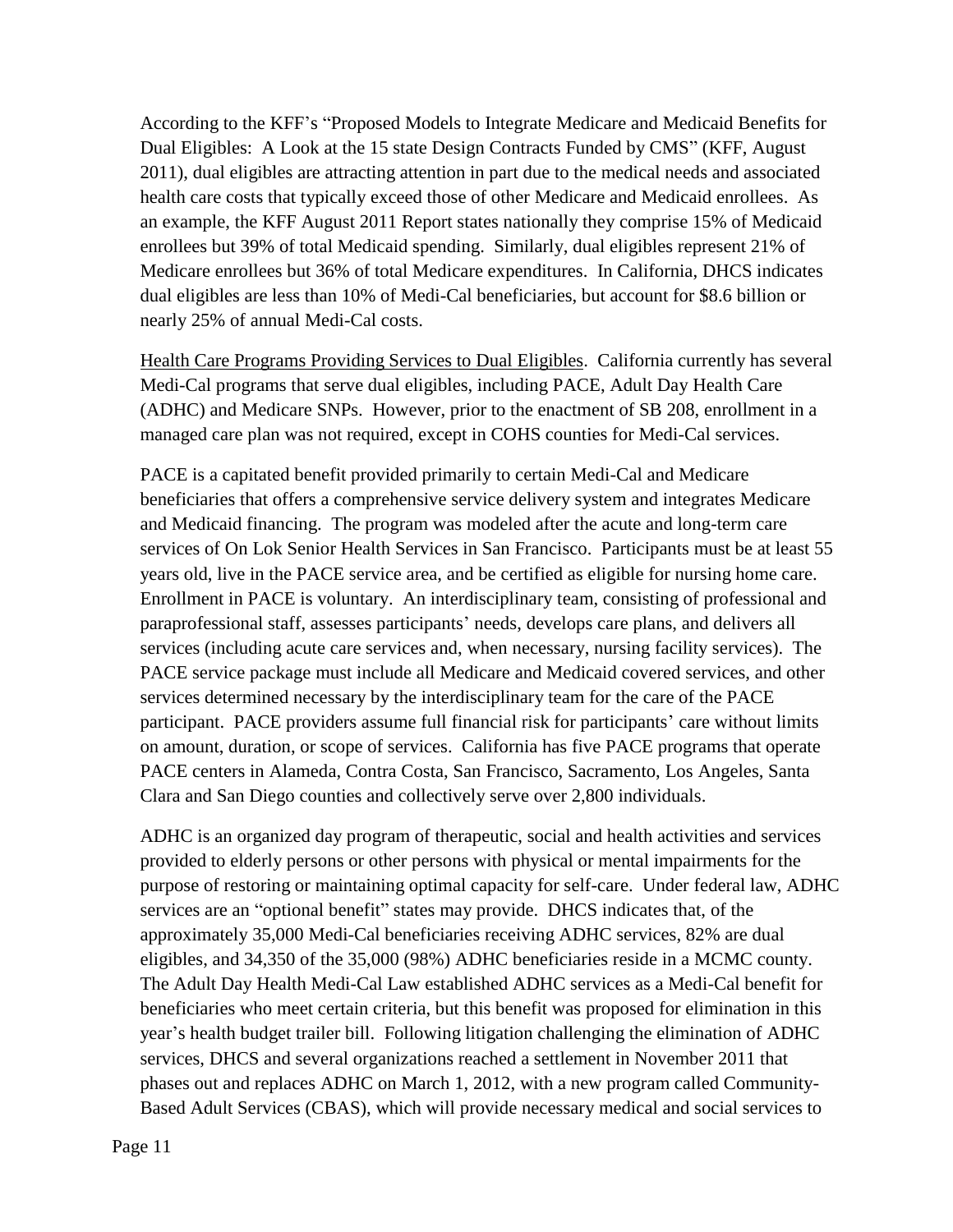those with the greatest need. DHCS estimates roughly half of current ADHC participants will qualify for the new program. Eligibility to participate in CBAS will be determined by state medical professionals on the basis of medical need, and the benefits provided will be coordinated with managed care plans. The ADHC benefit will continue until February 29, 2012, to allow those in need to transfer into the new program.

The MMA created a new subset of Medicare Advantage (MA) coordinated care plans that focus on Medicare beneficiaries with special needs called SNPs. SNPs serve beneficiaries who meet one of the following: (1) are institutionalized or meet the institutional level of care and live at home; (2) are dually eligible; or (3) have severe or disabling chronic conditions. The MMA authority, allowing MA organizations to offer SNPs expired in 2008 and was subsequently reauthorized through 2010, and the Affordable Care Act reauthorized the program through December 31, 2013. In 2013, federal law requires all MA organizations seeking to offer a SNP to dual eligibles to execute a contract with the State Medicaid Agency in the state it wants to offer the plan. California has approximately 147,000 dual eligibles enrolled in SNPs.

State Law Changes for Dual Eligible Integration Projects. In May 2010, DHCS proposed trailer bill language as part of the Governor's May Budget Revision to establish dual eligible integration service projects. DHCS indicated its proposal was intended to allow DHCS to seek federal approval to establish pilot projects that enable dual eligibles to receive a continuum of services, and to maximize the coordination of benefits between the Medi-Cal and Medicare programs and access to the continuum of services needed.

Instead of adopting the proposed trailer bill language, language was included in SB 208 to require DHCS to seek federal approval to establish pilot projects in up to four counties under a Medicare or Medicaid demonstration project or waiver (or a combination of the two). The purpose of the pilot projects is to develop effective health care models that integrate Medicare and Medicaid services. At least one of the four counties selected for the pilot project must be a county served by a COHS, and at least one county must be served by a county served through the two-plan model. After federal approval is obtained, DHCS is required to establish pilot projects that enable dual eligibles to receive a continuum of services, and that maximize the coordination of benefits between the Medi-Cal and Medicare programs and access to the continuum of services needed.

In determining the counties in which to establish a pilot project, the DHCS Director is required to consider local support for integrating medical care, long-term care, and homeand community-based services networks and a local stakeholder process that includes health plans, providers, community programs, consumers, and other interested stakeholders in the development, implementation, and continued operation of the pilot project. The pilot projects can also include additional services as approved through a demonstration project or waiver, or through a combination of the two.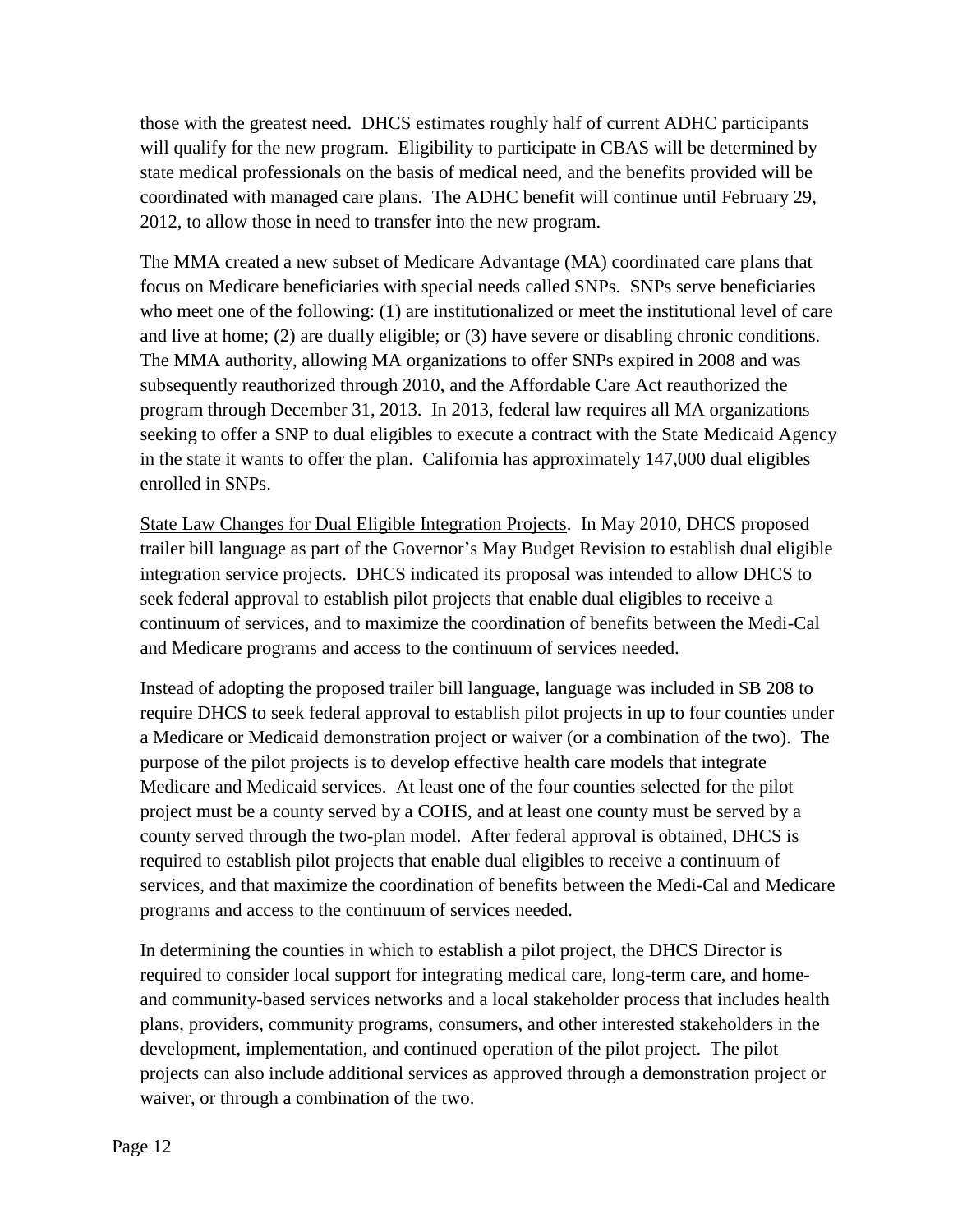Under SB 208, DHCS can require that dual eligibles be assigned as mandatory enrollees into managed care plans established or expanded under the pilot program for the beneficiary's Medi-Cal benefits only. Under SB 208, beneficiaries have the choice to enroll in a MA SNP offered by the managed care plan established or expanded by the pilot program, and individuals eligible for PACE can select a PACE plan if one is available in that county.

Under a Medicare demonstration project, DHCS is authorized by SB 208 to operate the Medicare component of a pilot project as a delegated Medicare benefit administrator, and is authorized to enter into financing arrangements with CMS to share in any Medicare program savings generated by the operation of any pilot project.

To implement SB 208, DHCS is authorized to enter into exclusive or nonexclusive contracts on a bid or negotiated basis to provide or arrange for services to dual eligible under the pilot project. In addition, DHCS is exempt from the rulemaking requirements of the Administrative Procedures Act and the Public Contract Code in implementing the dual eligible pilot programs, and DHCS is allowed to implement the dual eligible pilot program provisions through letters or similar instructions without taking regulatory action. Prior to issuing any letter or similar instrument, DHCS is required to notify and consult with stakeholders, including advocates, providers, and beneficiaries. Additionally, DHCS is required to notify the legislative fiscal and policy committees of its intent to issue instructions at least five days in advance of their issuance.

DHCS is required to conduct an evaluation to assess outcomes and the experience of dual eligibles in these pilot projects. DHCS is required to consult with stakeholders regarding the scope and structure of the evaluation, and is required to report to the Legislature after the first full year of pilot operation, and each year thereafter.

DHCS originally intended to include a program for dual eligibles as part of the Section 1115 Waiver. Because federal Medicaid law gives Medi-Cal beneficiaries freedom of choice to choose their health care providers and requires benefits to be the same statewide, a federal waiver was needed to implement this requirement so that DHCS could require that individuals receive benefits through managed care plans who could not otherwise be required to enroll in managed care, and to enable DHCS to provide managed care plans only in certain geographic areas. However, the dual eligible population was retracted from the waiver at CMS' request. Instead, DHCS elected to pursue the dual eligible program through CMS' Office of the Duals and the CMMI. CMS has outlined two financial alignment models for the integration demonstrations: a capitated and a managed FFS approach. Under the capitated approach, CMS, the State, and health plans would enter into a three-way contract. The participating entities would receive a prospective Medicare and Medi-Cal blended payment to provide comprehensive, seamless coverage. Demonstration sites would have to meet established quality thresholds. Under the managed FFS structure, CMS and the State would enter into an agreement where the State would be eligible to benefit from savings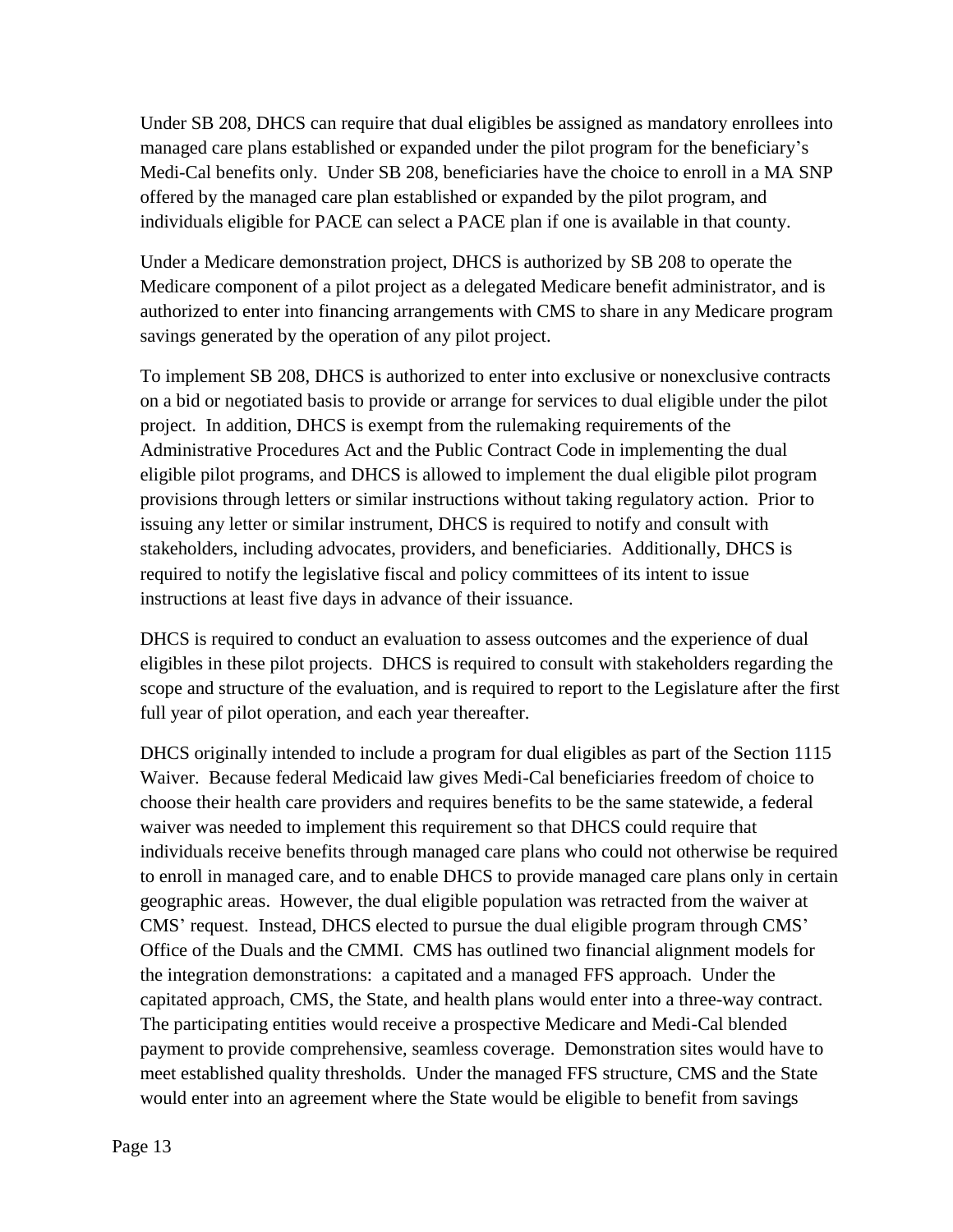resulting from initiatives that improve quality and reduce costs for both Medicaid and Medicare. DHCS expressed interest in both models in a letter to CMS in September 2011.

There are several significant policy issues as part of implementation of the dual eligible pilot programs, including site selection, consumer protections for dual eligibles, whether subsets of dually eligible beneficiaries are "carved out" of mandatory enrollment, the level and scope of benefits and services included in the pilot programs, how enrollment in the pilot program will be handled, and the outcomes measures that will be used to evaluate the programs.

In preparation for the dual eligible pilots, DHCS has convened a 29-member technical workgroup to provide technical support to DHCS regarding the development of the implementation plan for enrollment of dual eligibles in an organized system of care that more fully integrates Medicare and Medi-Cal benefits and financing, and to provide technical support regarding the Section 1115 Waiver for ways to provide more effective delivery of HCBS.

In April 2011, DHCS issued a Request for Information to solicit input concerning the ideal model/models for services for dual eligibles, including questions for entities that DHCS would potentially contract with and questions for interested parties generally (including potential contracting entities). DHCS received over 35 responses by June 1, 2011 (the response deadline), and in August 2011 helped convene a stakeholder meeting on dual eligibles. The Center for Health Care Strategies summarized the stakeholder responses by potential contractors and interested parties regarding:

- Model designs (suggested models include initial comprehensive assessment and screening for risk, possibly in the person's home, with care management for those at higher risk for poor outcomes; a multidisciplinary team approach to care; individualized care planning; high-tech solutions such as remote monitoring of people in their homes; comprehensive care management with a single point of contact; management of care transitions across different care settings and home; and health home or medical home models);
- **Target population (whether to serve all dual eligibles, including duals under age 65 and** individuals who are developmentally disabled; whether to have populations "carved out" of the pilots);
- Benefits/recommended services (ensuring access to care is at least as good as the best offered by either Medi-Cal or Medicare; need for transportation, cultural and linguistically appropriate services; access to the full range of long-term services and supports; whether to provide the full spectrum of services versus only medical care and other services delivered through other means; whether current programs, such as Multipurpose Senior Services Program, ADHC and In-Home Supportive Services, are integrated into the pilot programs);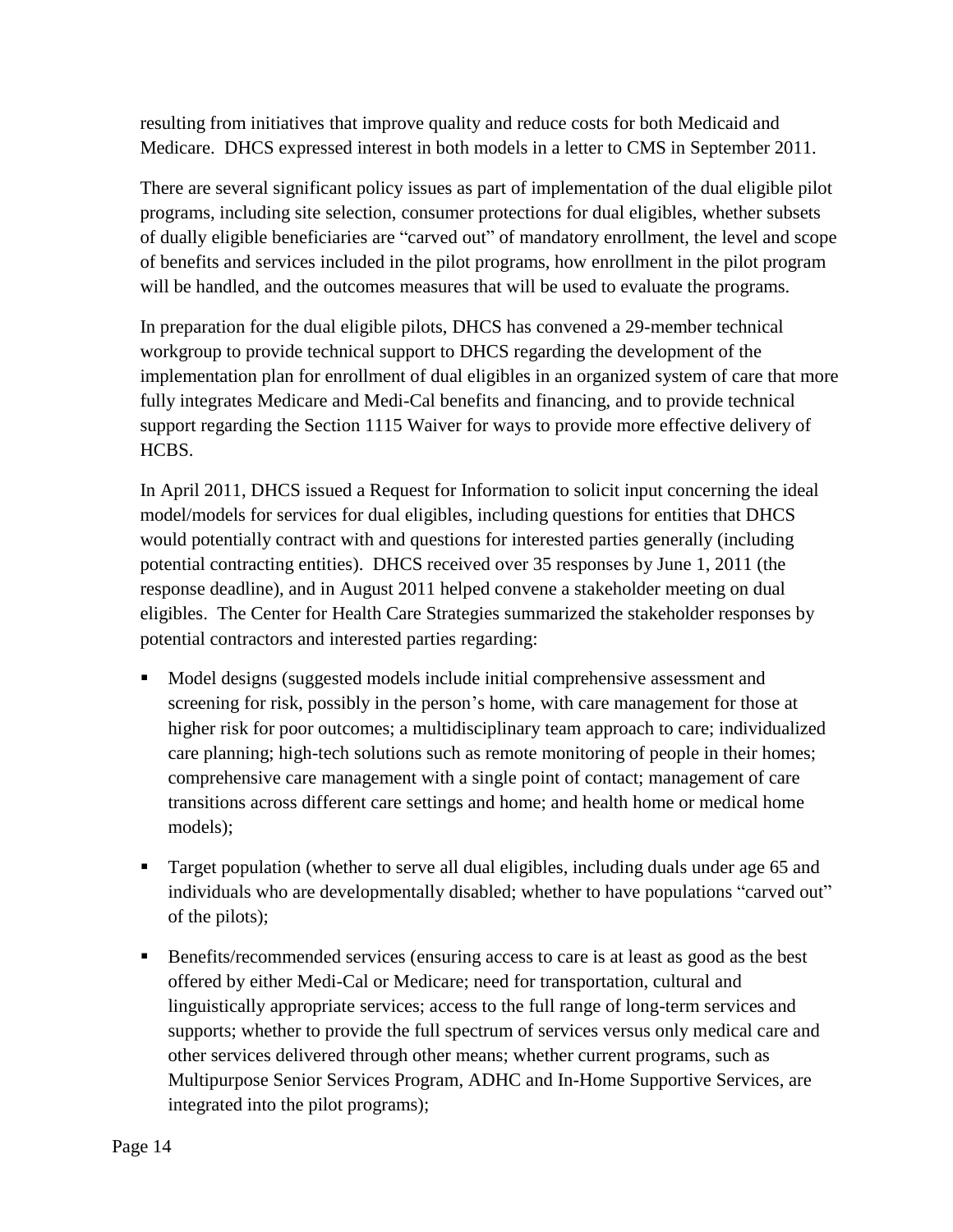- Enrollment process (voluntary versus mandatory, and whether to have an opt out of mandatory enrollment); and,
- Beneficiary protections (choice, receiving care that is at least as good as if the individual were not enrolled in the pilot program, beneficiary-centered services, increasing access to HCBS, meaningful consumer protections [such as appeals and complaints processes and network adequacy], a phased approach to implementation, and reinvestment of savings to expand the quality and availability of health and long-term services and supports).

In October 2011, Harbarge Consulting released an overview paper entitled "California's Duals Demonstration: Background and Process Overview." That paper indicated DHCS would announce the site selection criteria for the duals integration demonstration in December 2011, with DHCS working toward the goal of announcing the sites in the spring of 2012 to ensure that they are operational by the end of 2012. DHCS has indicated it plans to enroll up to 150,000 dual eligibles in its pilots by May 2013. By 2015, DHCS indicates it hopes to expand integrated care statewide based on the successes and lessons learned in these pilots. Of the state's 1.1 million dual eligibles as of July 2010, 370,785 or nearly 33% live in Los Angeles County, and 13% live in San Diego (75,019) and Orange (71,188) counties.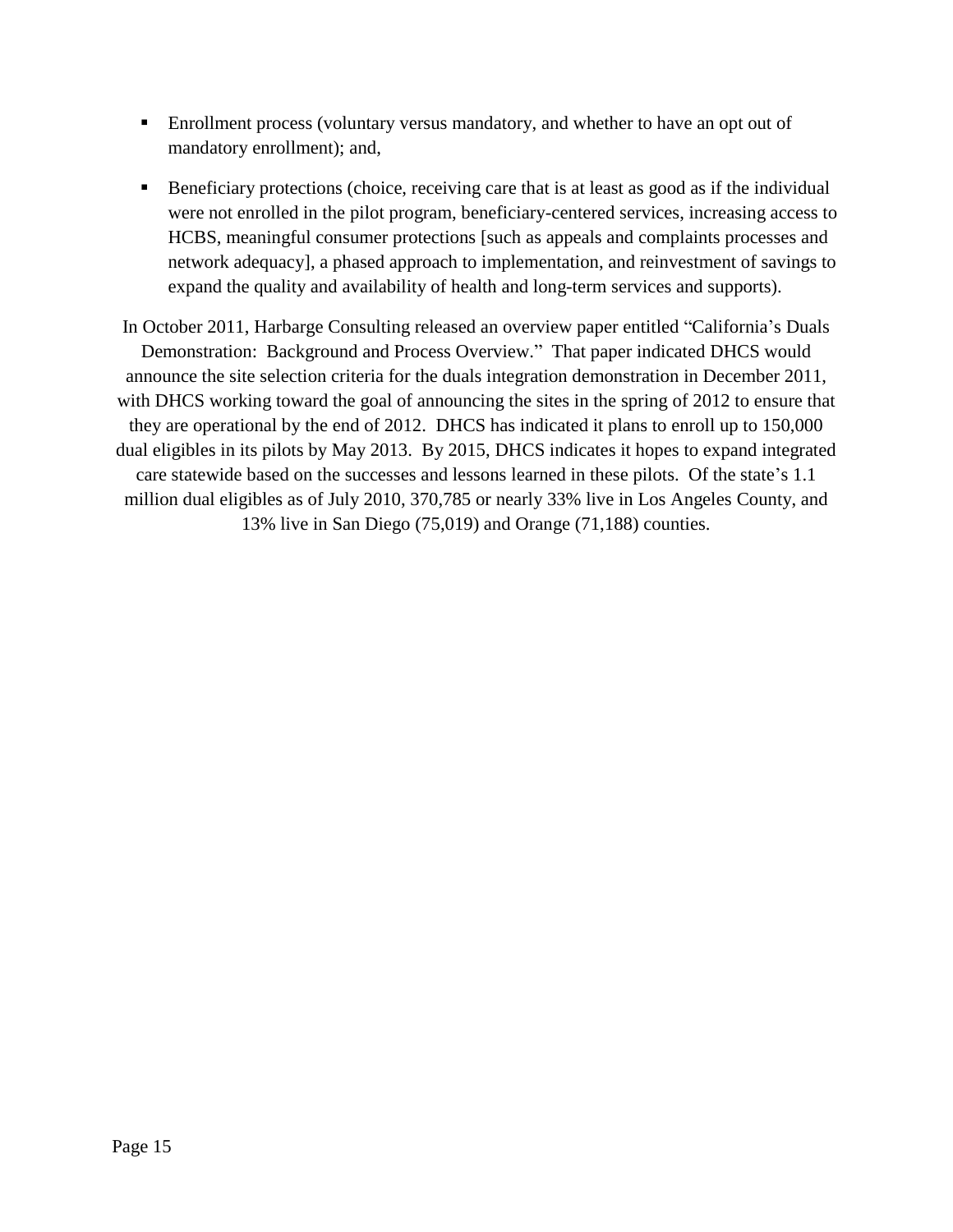### **Policy Questions Related to Seniors and People with Disabilities**

The first year of mandatory enrollment of SPDs began in June 2011. The data is beginning to accumulate. Based on the first six months of experience, the panelists are being asked to focus on the following, as appropriate:

- 1) Please describe the role of DHCS with regard to enrollment.
- 2) What challenges have occurred in the enrollment process? What has gone well? What is Health Care Options (HCO)? What are the consumer experiences with the HCO contractor?
- 3) Do you have any suggestions to increase choice and decrease default?
- 4) What is provider linkage and how is it working?
- 5) Are there lessons from this enrollment that could be applied to future initiatives, such as the Exchange or the dual pilot projects?
- 6) What is the Medical Exemption Request (MER) process? What are the grounds for approving or denying a MER? How is the policy communicated? What population does it apply to?
- 7) How does an individual request a MER? What are the qualifications and training of the staff that review and approve or deny the MER? How is it processed? Is there an appeal?
- 8) What are the grounds for an emergency disenrollment? What is the process?
- 9) What is the role of the ombuds? What types of calls are they receiving? What are the primary complaints?
- 10) If the ombudsman in DHCS receives a complaint from a managed care enrollee, such as difficulty finding a provider, difficulty accessing care, or a denial of care, what steps does DHCS take?
- 11) DHCS will soon begin mandatory enrollment of disabled children who are also in the CCS program, are there any lessons learned from the current enrollment that could be used to change or improve the enrollment of children?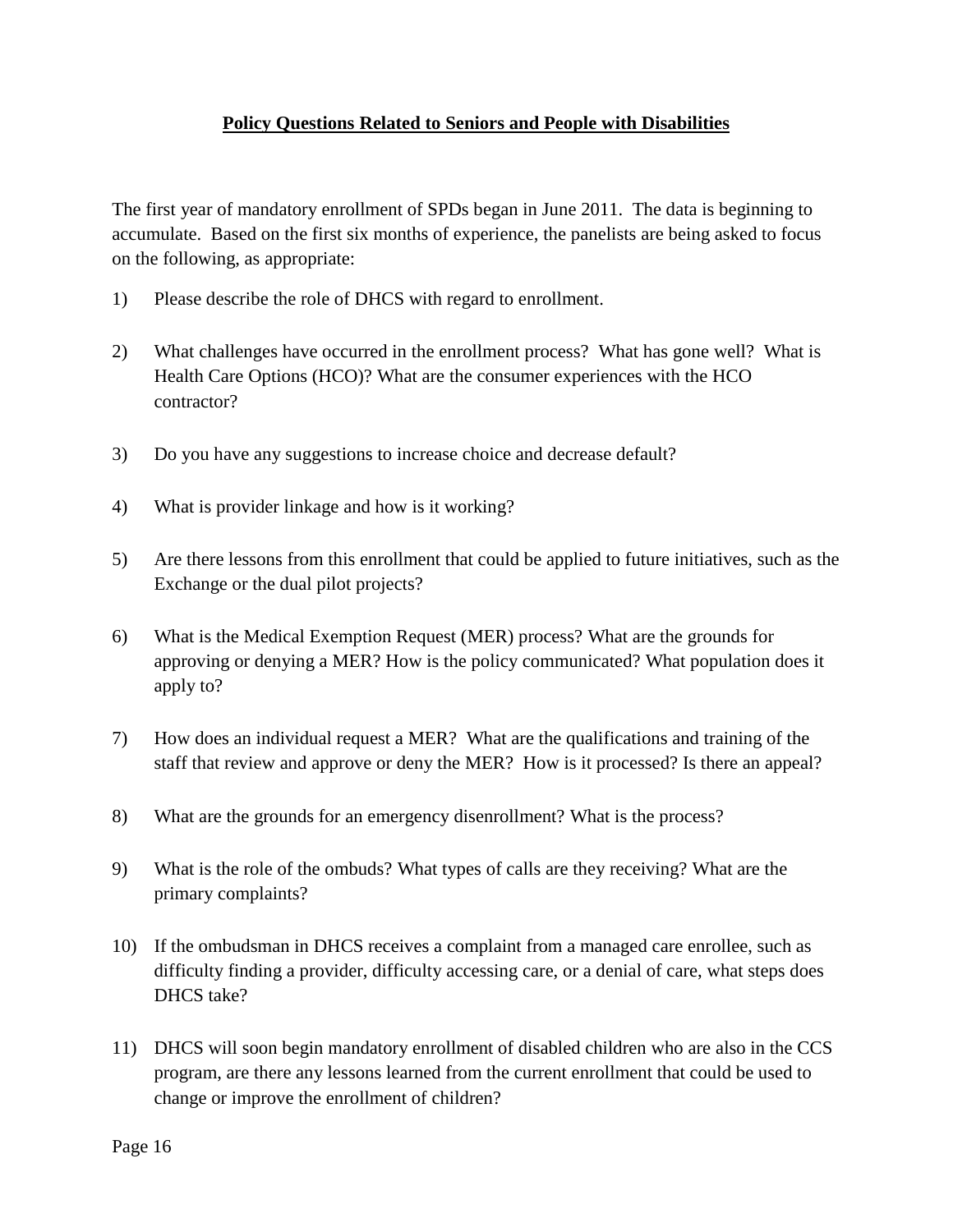- 12) What is the Health Risk Assessment? Who has the responsibility of performing it? What happens to the data? What is the plan responsibility after it is conducted? What efforts are made to ensure that it is performed? How is it enforced?
- 13) What was the intent of the continuity of care provisions? How is it working in practice? Are providers agreeing? Are there any remedies for a consumer if the provider refuses? What are the consumer's options?
- 14) Many of the enrollees with HIV were receiving care from providers that were not in any of the plan networks and they and their providers were most affected by the continuity of care. Are there any similar unique populations or unexpected issues that should be considered in the future?
- 15) How can a consumer continue access to treatments, prescriptions or medical supplies if continuity does not apply?
- 16) How will the program requirements change for newly eligible seniors and persons with disabilities as compared to those who are converting from FFS to MCMC?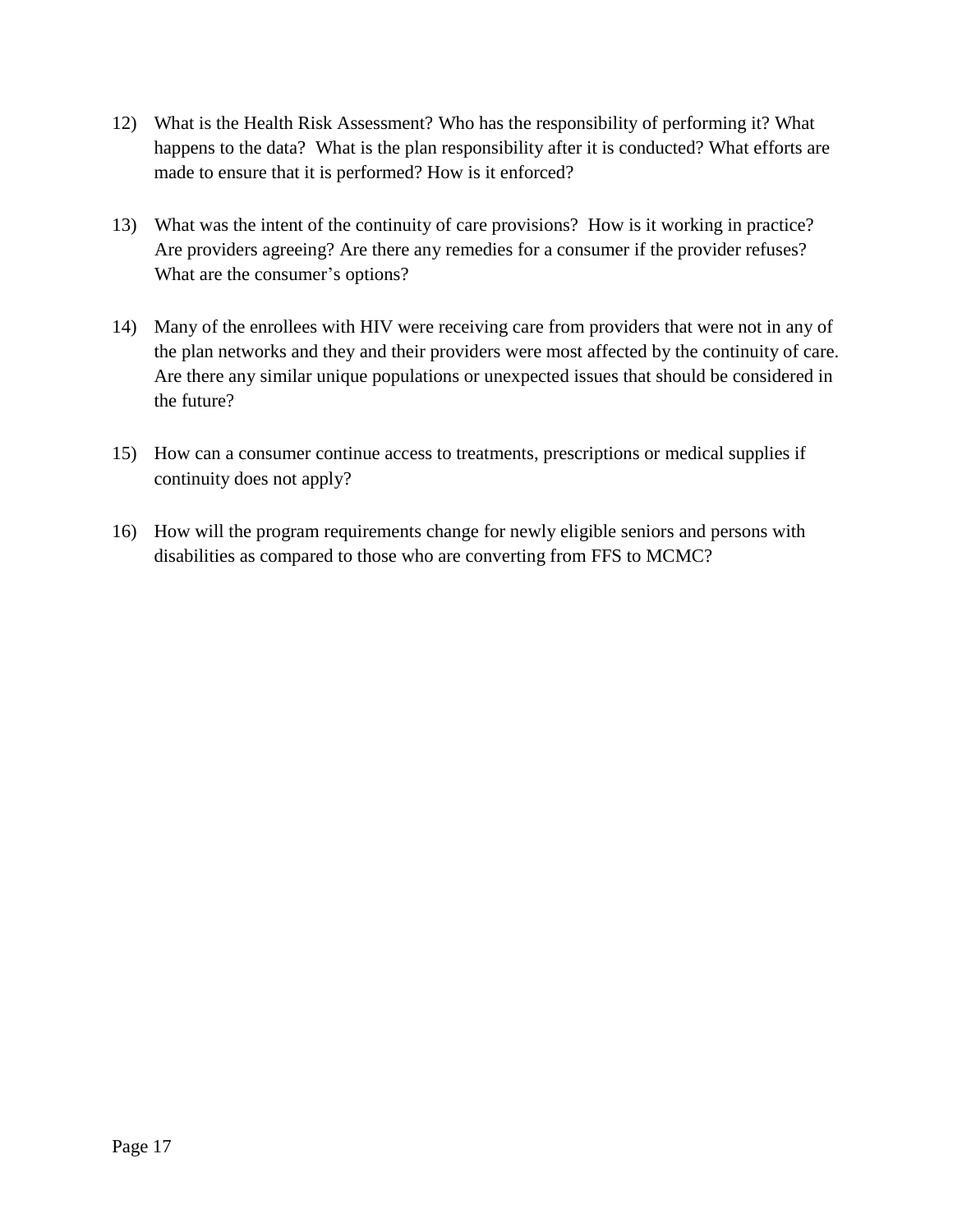### **Policy Questions Related to Dual Eligibles**

- 1) What lessons have been learned from the mandatory enrollment of seniors and persons with disabilities that will guide the implementation of the mandatory enrollment of dual eligibles through the pilot programs? What should be done differently? What has worked well?
- 2) The federal government's Center for Medicare and Medicaid Innovation aims to explore innovations in health care delivery and payment that will enhance the quality of care for dual eligibles, improve the health of the population, and lower costs. In addition, the Legislature established goals for the pilot projects that include maximizing the ability of dual eligibles to remain in their homes and communities, and increasing the availability of and access to home and community-based alternatives. How will dual eligibles enrolled in the pilot programs, DHCS, the public, and the Legislature know if these goals have been achieved? What is CMS requesting of the states on dual eligibles?
- 3) An October 2011 Issue Brief from the Kaiser Family Foundation states that strong state oversight of managed care organizations is essential, and quality measures are needed. What consumer protection requirements and quality measures should be required for dual eligibles enrolling in managed care plans?
- 4) Will dual eligibles who are currently enrolled in a managed care plan, a PACE plan or a Medicare Special Needs Plan in a pilot program county be able to stay enrolled in their current plan?
- 5) Medicare and Medi-Cal (Medicaid) have different program rules, benefits, appeals systems, and coverage standards. What standards will control in the event of a conflict between Medi-Cal and Medicare standards?
- 6) The mandatory enrollment of seniors and persons with disabilities was phased in so enrollees were enrolled in their birth month. How should enrollment for dual eligibles be structured?
- 7) Should specific services and/or populations be "carved out" out of the mandatory enrollment of dual eligibles? What should be the extent of integration of long-term services and supports in the pilots?